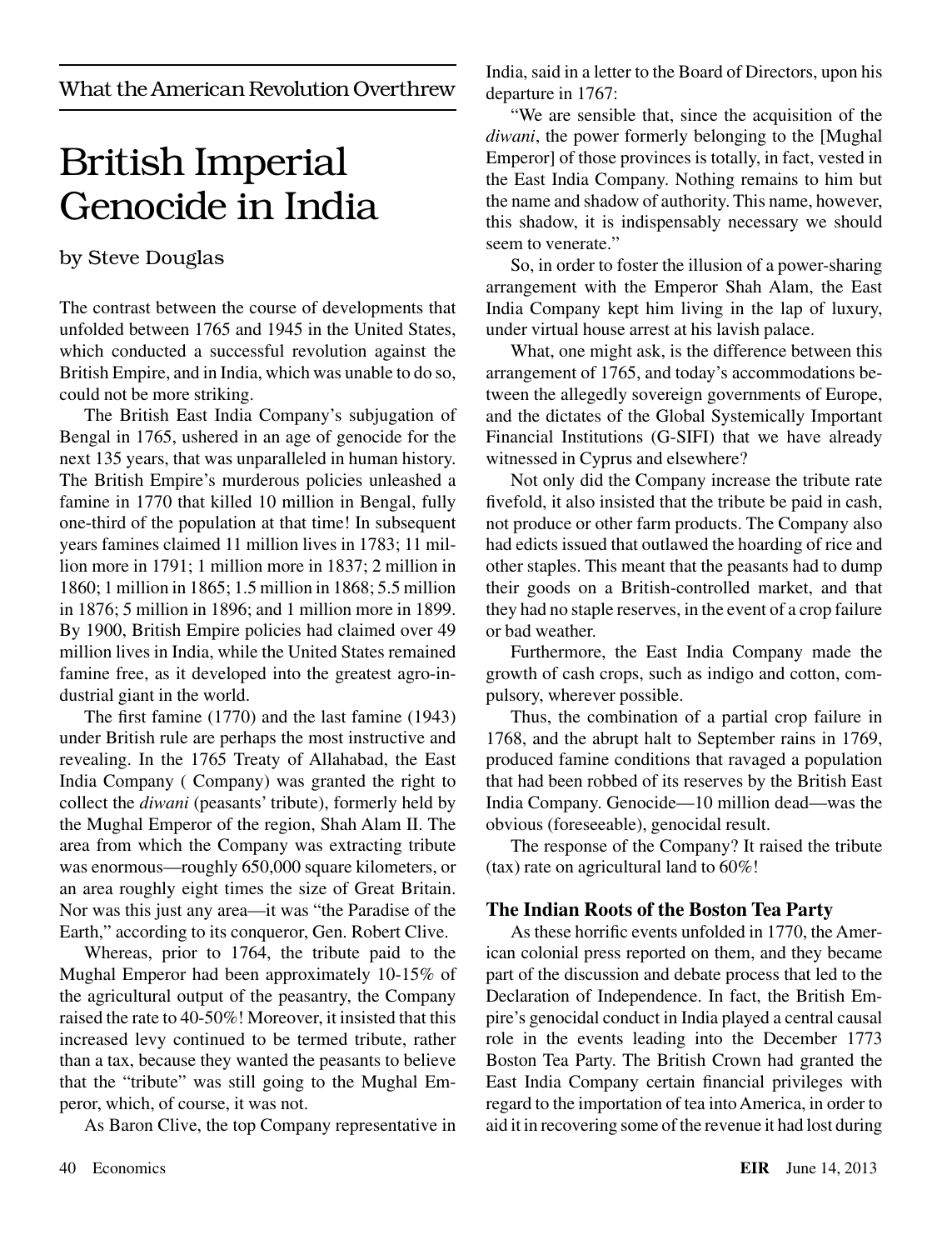#### FIGURE 1



*This map shows India in 1760, when it was under the rule of the East India Company's Baron Clive. Ten years later, 10 million Indians in Bengal (highlighted), perished of famine.*

the period of the Indian famine that it had created.

American patriots of that era were well aware of the murderous character of the British Empire and its East India Company. This statement from Rusticus<sup>1</sup>, in *The Alarm,* a colonial American broadside published in 1773, is unambiguous on the genocidal nature of the threat:

"Are we in like Manner to be given up to the Disposal of the East India Company, who have now the Assurance, to step forth in Aid of the Minister, to execute his Plan, of enslaving America? Their Conduct in Asia for some Years past, has given simple Proof, how little they regard the Laws of Nations, the Rights, Liberties or Lives of Men. They have levied War, excited Rebellions, dethroned lawful Princes, and sacrificed Millions for the Sake of Gain. The Revenue of Mighty Kingdoms have centered in their Coffers. And these not being sufficient to glut their Avarice, they have, by the most unparalleled Barbarities, Extortions, and Monopolies, stripped the miserable Inhabitants of their Property, and reduced whole Provinces to Indigence and Ruin. Fifteen hundred Thousands, it is said, perished by Famine in one Year, not because the Earth denied its Fruits; but [because] this Company and their Servants engulfed all the Necessaries of Life, and set them so high at a Rate that the poor could not purchase them. Thus having drained the Sources of the immense Wealth ... they now, it seems, cast their Eyes on America, as a new Theatre, whereon to exercise their Talents."

Rusticus ended one of his 1773 pamphlets with the following admonition:

"I shall therefore conclude with a proposal that your watchmen be instructed as they go on their rounds, to call out every night at half-past twelve, "Beware of the East India Company."

Today's Americans, let alone "Tea Party" activists, should be so well-informed.

It is otherwise noteworthy and lawful that General Cornwallis, the British commander defeated by George Washington at Yorktown in 1781, was dispatched by the crown to become Governor-General of India in 1786.

### **Churchill and Genocide**

In 1943, three million Indians were killed in Bengal, as famine ravaged the region once again. The trigger, on this occasion, was the Japanese occupation of Burma. The Japanese cut off all shipments of rice from Burma to Bengal, which had been the key to Bengal's food-supply stability before World War II.

Winston Churchill, prime minister of Britain at the time, did everything in his power to prevent food relief from reaching Bengal. His only response to a telegram from the government in Delhi about people dying in the famine, was to inquire why Mahatma Gandhi hadn't died yet. "I hate Indians," he said to Leopold Avery, Secretary of State for India. "They are a beastly people with a beastly religion." He told a war-cabinet meeting, that the famine was the fault of the Indians themselves, "for breeding like rabbits."

<sup>1.</sup> A pseudonym, from the Latin, meaning (ironically) rustic, rural, simple.